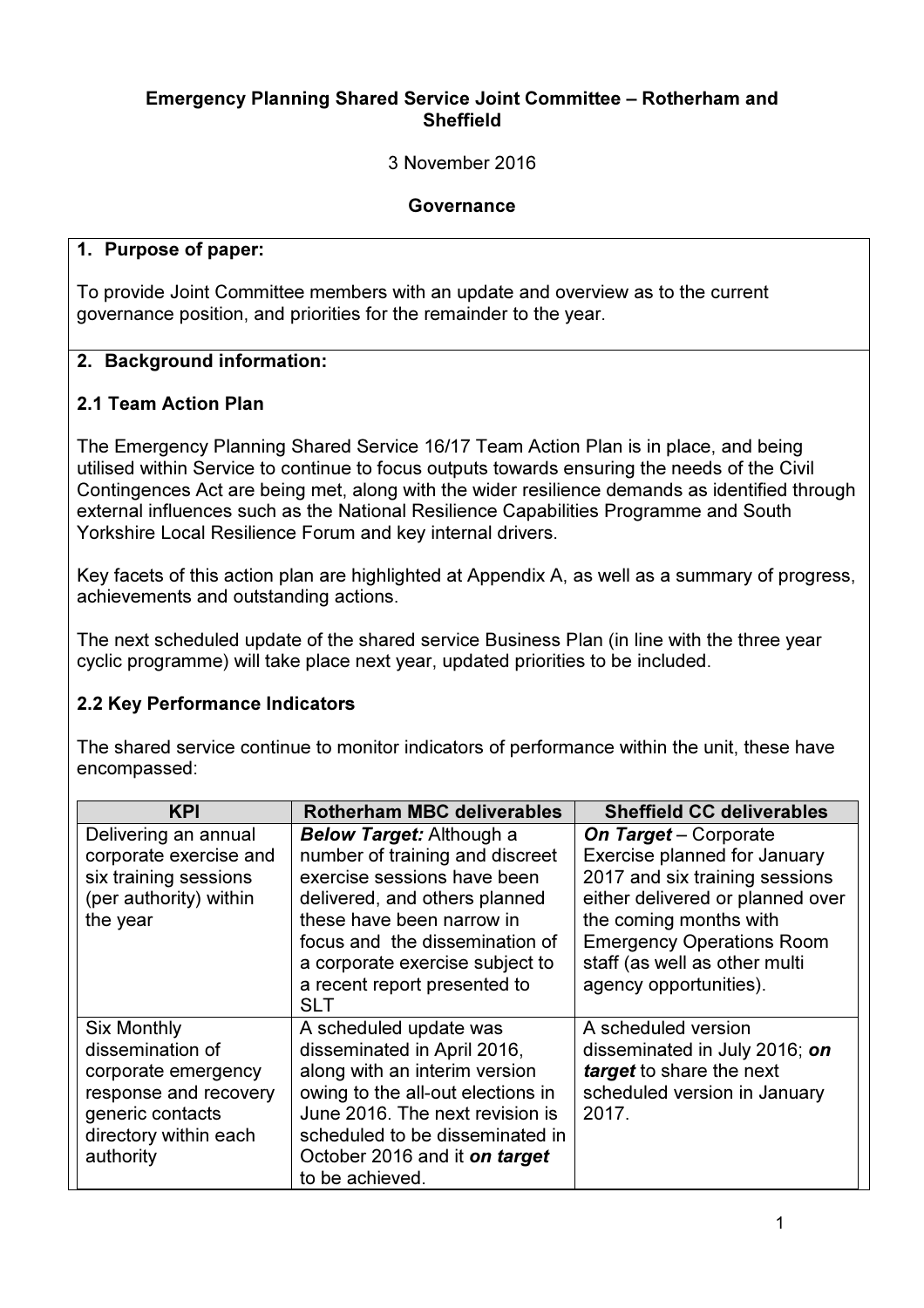## 3. Recommendations:

# 3.1 The contents of the briefing paper be noted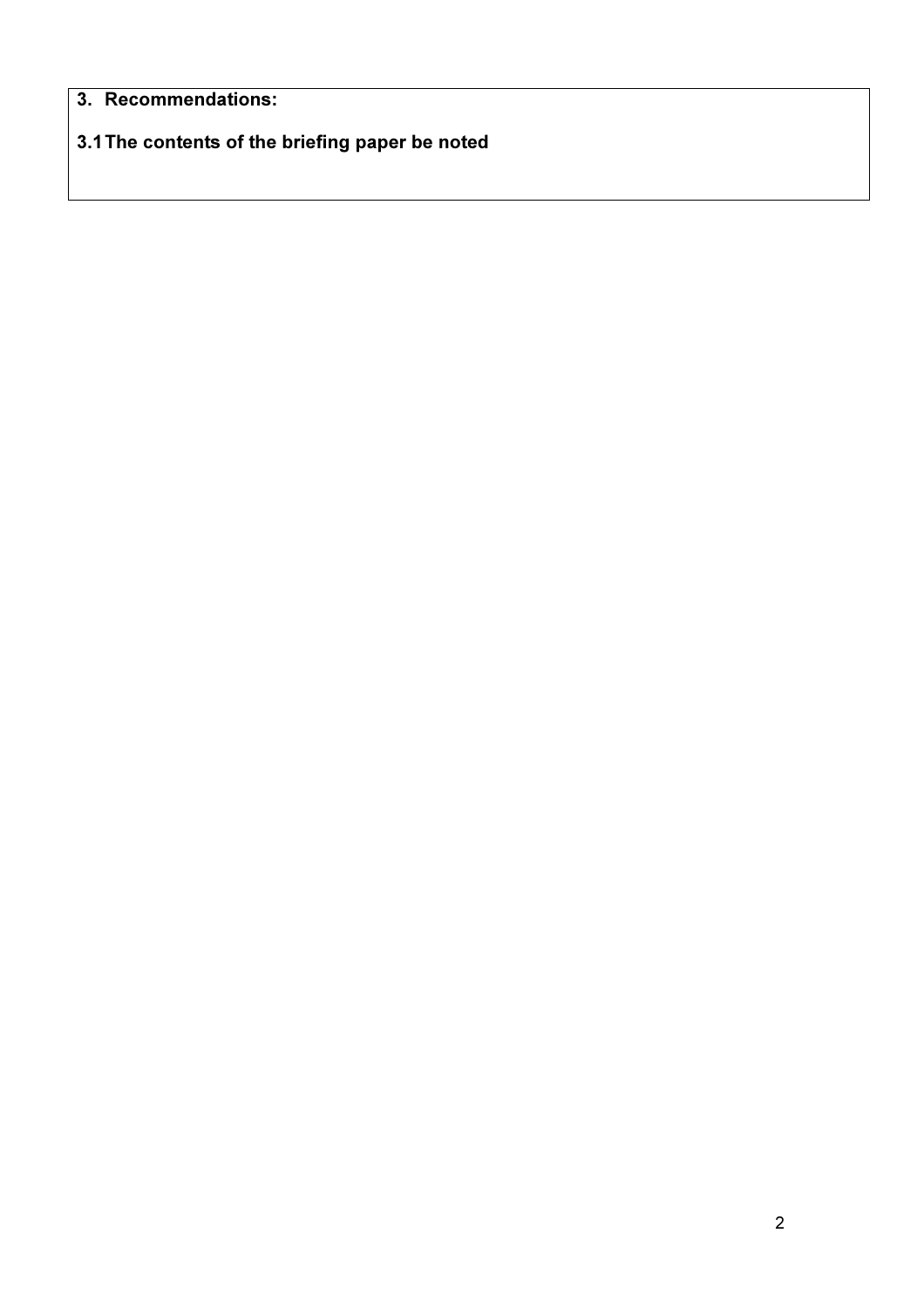### Appendix A

#### Team Action Plan 2016 / 17 – A précis

| <b>Service Action</b>                                                                                                               | <b>Narrative</b>                                                                                                                                                                                                                                                 | <b>Comment / Update</b>                                                                                                                                                                                                                                                                                                                                                                                                                                          |
|-------------------------------------------------------------------------------------------------------------------------------------|------------------------------------------------------------------------------------------------------------------------------------------------------------------------------------------------------------------------------------------------------------------|------------------------------------------------------------------------------------------------------------------------------------------------------------------------------------------------------------------------------------------------------------------------------------------------------------------------------------------------------------------------------------------------------------------------------------------------------------------|
| Ensuring appropriate governance and<br>cooperation mechanisms are in place<br>(both internally and across multi-agency<br>partners) | Both Strategic Resilience Management Team (SCC) and<br>Directors Resilience Management Team (RMBC)<br>established and meeting in line with terms of reference,<br>providing a strategic assurance role and providing<br>direction for future direction of travel | A complimentary Tactical resilience group is in place<br>across SCC, the main focus of activity at present being<br>development of Business Continuity Management<br>arrangements. A mid-year, review of governance<br>structures in Rotherham MBC has taken place, outcomes<br>of a recent report to SLT are to be embedded that would<br>see a direct reporting line to SLT opposed to the Director<br><b>Resilience Group</b>                                 |
| Emergency Preparedness - Plan<br>Maintenance and Review                                                                             | Ensure generic and specific Emergency or Resilience<br>Plans and planning arrangements are in place,<br>proportionate to the agreed risk profile (including recovery<br>arrangements) and maintained in line with pre-defined<br>maintenance programme           | Resilience or emergency plans updated (in line with the<br>programme of review) or maintained to ensure that when<br>required functions can be effectively deployed. Not least,<br>off site reservoir inundation plan, corporate flu framework,<br>city and town evacuation plans etc. Contact details have<br>been removed from all stand-alone resilience plans and<br>are subject to more frequent update and dissemination;<br>and subject to a P&Q measure. |
| Ensure a fit for purpose programme of<br>Corporate Business Continuity is in<br>place                                               | Approach to be updated and refreshed across both<br>authorities                                                                                                                                                                                                  | Refreshed approach recently approved by SCC EMT; now<br>being delivered. A stronger recognition of the governance<br>required through the Strategic Resilience Management<br>Team and ownership at Director level. Report to be<br>prepared for RMBC SLT.                                                                                                                                                                                                        |
| Strategic (gold) officer engagement                                                                                                 | Review of material available to support council Strategic<br>lead (in a multi-agency context); including call out pack,<br>reference to JESIP and JDM, bespoke training package<br>and supporting exercise programme                                             | Review ongoing; training package under development and<br>exercising opportunities being made available via wider<br>LRF.                                                                                                                                                                                                                                                                                                                                        |
| <b>Elected Member Engagement</b>                                                                                                    | Review of Elected Member training and handbook<br>previously disseminated. All members to receive generic<br>awareness raising training giving information pertinent to<br>their role before, during and after and emergency                                     | Member Development panels approached. No appetite<br>within SCC at present; advised to wait until 2017 Elections.<br>RMBC awaiting confirmation of availability and potential<br>dates to be delivered. LGA guidance issued May 2016<br>and to be incorporated into training sessions.                                                                                                                                                                           |
| <b>Training and Exercising</b>                                                                                                      | Provision of awareness and skills training and testing of<br>plans to ensure plans are fit for purpose, accurate and<br>practicable. Corporate exercise developed and delivered                                                                                  | Training Needs Analysis disseminated across both<br>councils, some key discreet areas identified to focus on for<br>the remainder of the year. SCC corporate exercise to be                                                                                                                                                                                                                                                                                      |